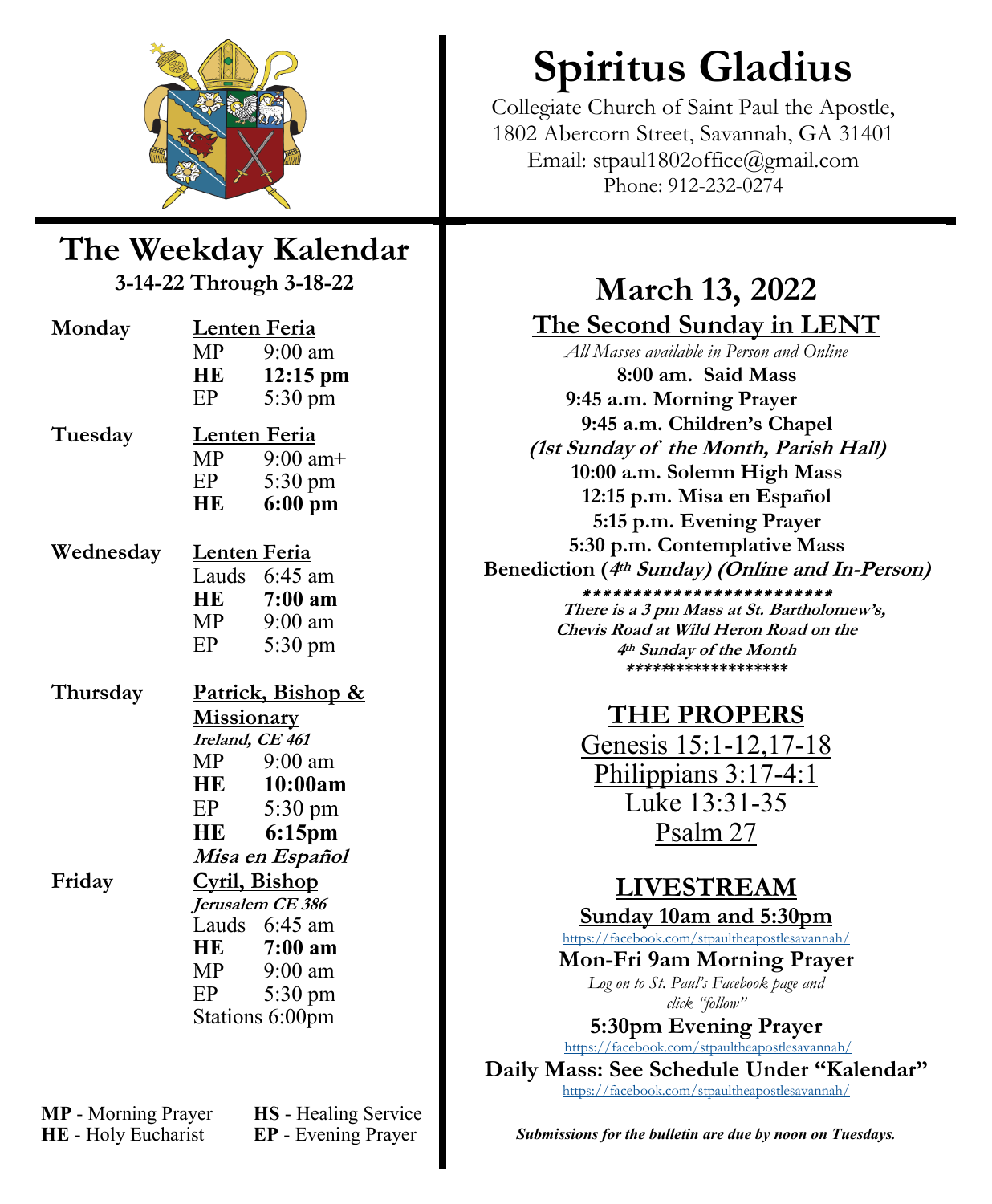Dear Sisters and Brothers in Christ:

We all have a duty as Disciples of Christ to attend to our ongoing Christian formation. Some of us have the honor and responsibility of guiding others in the pilgrimage of discipleship. This duty knows no age, condition of life or level of responsibility in the life of the Church. The very dynamism of our Baptism's calls every one of us to pursue God's Mission in a broken world. To have something to contribute to the needs and issues of our present society we must train ourselves to grow day by day toward the fullness of mature humanity in Christ Jesus or Lord.

If our goal, as it should be, is to convey the love of Christ and the Body of Christ's natural tenderness for all people we must remember that we maybe and often are the only means of contact which another creature of God's own making may have of that Love. Our human, spiritual and intellectual maturity in the art of loving kindness is key to the evangelization of our own day and culture. More than the accumulation of knowledge, our formation in the Christian life involves allowing our persons to be shaped by the gifts of grace which God sends our way. It also involves the cultivation of patterns which compel us to grow in sensitivity to others. Learning to listen, to create an atmosphere of welcome and a warm dialogue of invitation into a mutual place of exploration as it attends to the mysteries of God is never an easy task. On the other hand, it must be part and parcel of how we convey the Church's solicitude and compassion.

The goal of the Church in every generation is to encourage and enable her Children to be authentic and transparent. Ultimately ours is a call to holiness. The objective of our formation needs to bear in mind the world's need to know the authentic spirit of holiness through the incarnate pastoral activity of all members of the Church. Formation founded in Christ Jesus invites us to become conscious of our common responsibility to continuing conversion. It should be the goal of all to be conformed to our Lord's likeness in all things especially in meekness, poverty of spirit and passion for justice. By contemplation and imitation of the mercy and compassion of the Father through the face of Jesus in the power of the Holy Spirit, we can convey fortitude and true joy. In this way we can bring to life compassion for the afflicted, patience during chaos, and wisdom embedded in Love.

As we begin our return to more in person events at St. Paul's, consider how you can support the many opportunities to enter a path of formation: Children's Formation and Chapel on the First Sunday of each month; the continuing cycle of daily offices and the weekday Masses; Meditation class on Wednesday's and Bible Study on Thursday's; and Inquirers Class on Sunday's just to name a few. During Lent we have the added prospect of the Stations of the Cross on Fridays. Join me in intentional formation -

**The Very Revd. Dr. Wm Willoughby III, OStJ Rector & Dean of Savannah**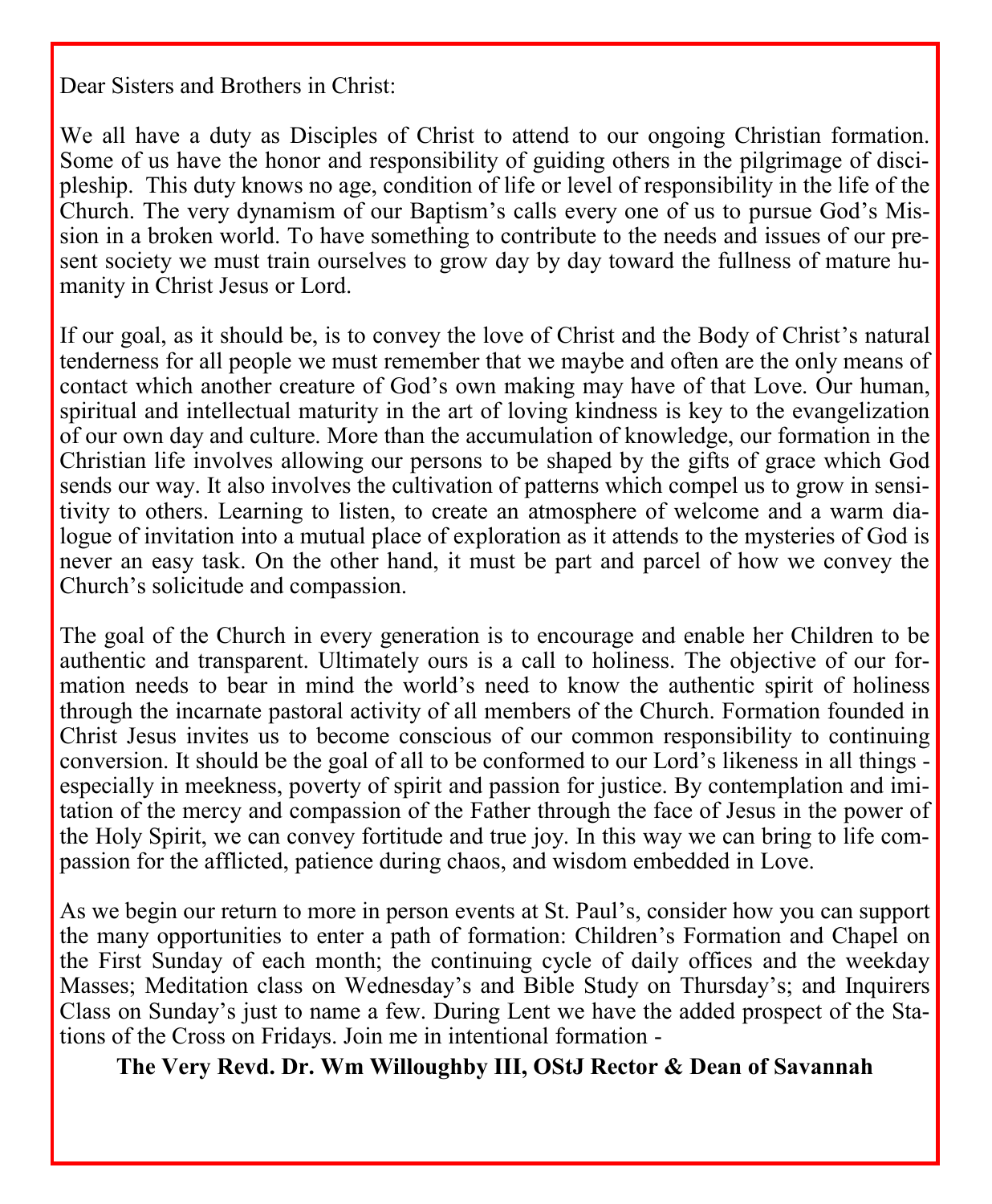

# **\*\*TIME CHANGE THIS SUN-DAY\***

Adjust your clocks Saturday night! Daylight Saving Time begins on **Sunday, March 13, 2022**, at 2:00 A.M. At this time, we **"spring forward"** one hour!

### **\*\*SAVE THE DATE\*\***

The St. Paul's Spring Plant & Bake Sale and Fish Fry is scheduled for **Saturday, April 2nd.** If you'd like to contribute your time and gifts to this community event please contact the Parish Office. Email: stpaul1802office@gmail.com or call 912-232-0274.

### **Wednesdays –**

**Learning to Meditate During Lent**

Everyone is invited Wednesday evenings during Lent from 7-8 pm to learn and practice Christian meditation in the second floor of the Parish Hall (Room 203).

We will use Laurence Freeman's book, Sensing God: Learning to Meditate During Lent, as our guide for exploring the ancient practice of Christian meditation. Learn what sets this form of meditation apart from mindfulness and directly experience the benefits and fruits of a daily and weekly practice. If you'd like to order Freeman's book, it is available here from Christianbook.com or through Amazon/Kindle. If there are any questions, or you need special accommodations, please contact Dr. Simona Perry at (240) 599 - 6655 or [communitypower.slp@gmail.com](mailto:communitypower.slp@gmail.com)

### **\*\*Sunday: Deeping Your Faith 11:30am\*\***

Fr. Willoughby will hold an class on deepening your spiritual practices for all parishioners and for those interested in joining the Episcopal church. The book will be **In Your Holy Spirit** by Michelle Heyne and can be ordered from Amazon using this link: https:// tinyurl.com/4jh2r6mn. NO CLASS TODAY, Sunday March 13th (read the first two chapters in the book). Class will meet in the Reed Room next Sunday. All are invited to attend.

### **Friday's During Lent**

St. Paul's will hold a stations of the cross liturgy every Friday during lent, beginning March 4th, at 6pm.